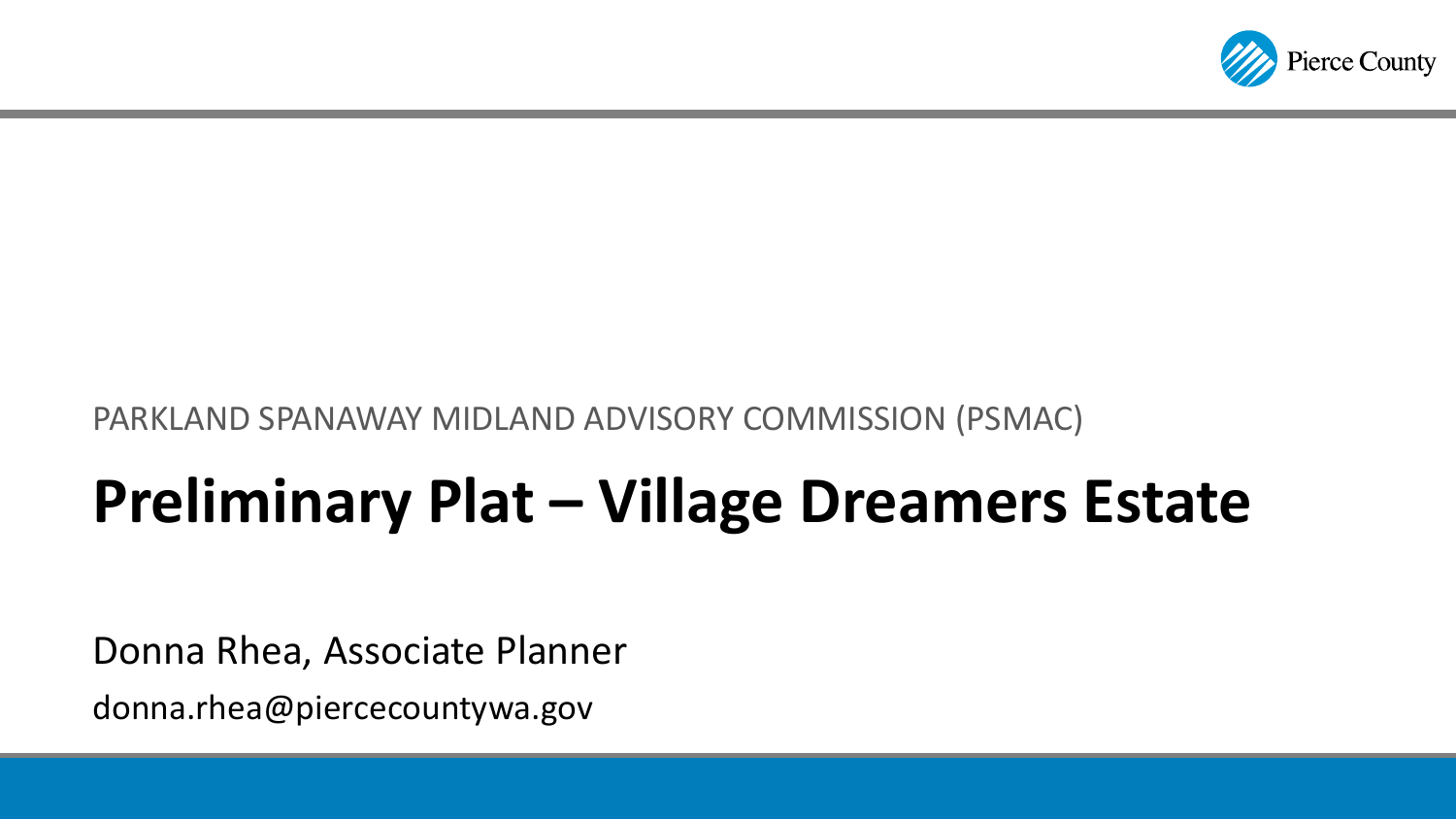#### **Project Proposal**



- Subdivide a 2.21-acre (1.61 net developable acreage) into 10 lots with an average lot size of 7,212 sq. ft. The plat includes a perimeter landscape buffers, and private road.
- The parcel is located at 2209 Military Road East, Tacoma, WA
- The subject proposal is located within the Moderate Density Single Family (MSF) zone classification and located within the Parkland Spanaway Midland Community Plan.
- Notice of Application and Public Notice was mailed to properties within 300-feet and two parcels deep of the subject parcels.
- The project site was posted with a Public Notice Sign and verified with a Declaration of Posting.
- Environmental Review (SEPA) The proposal is currently pending.
- The parcel is located within an aquifer recharge area which has a total impervious surface limitation of 35%. The percentage may be eliminated depending on proposed storm drainage. Evaluation of this Section of code will be reviewed by Development Engineering with review of the site development application.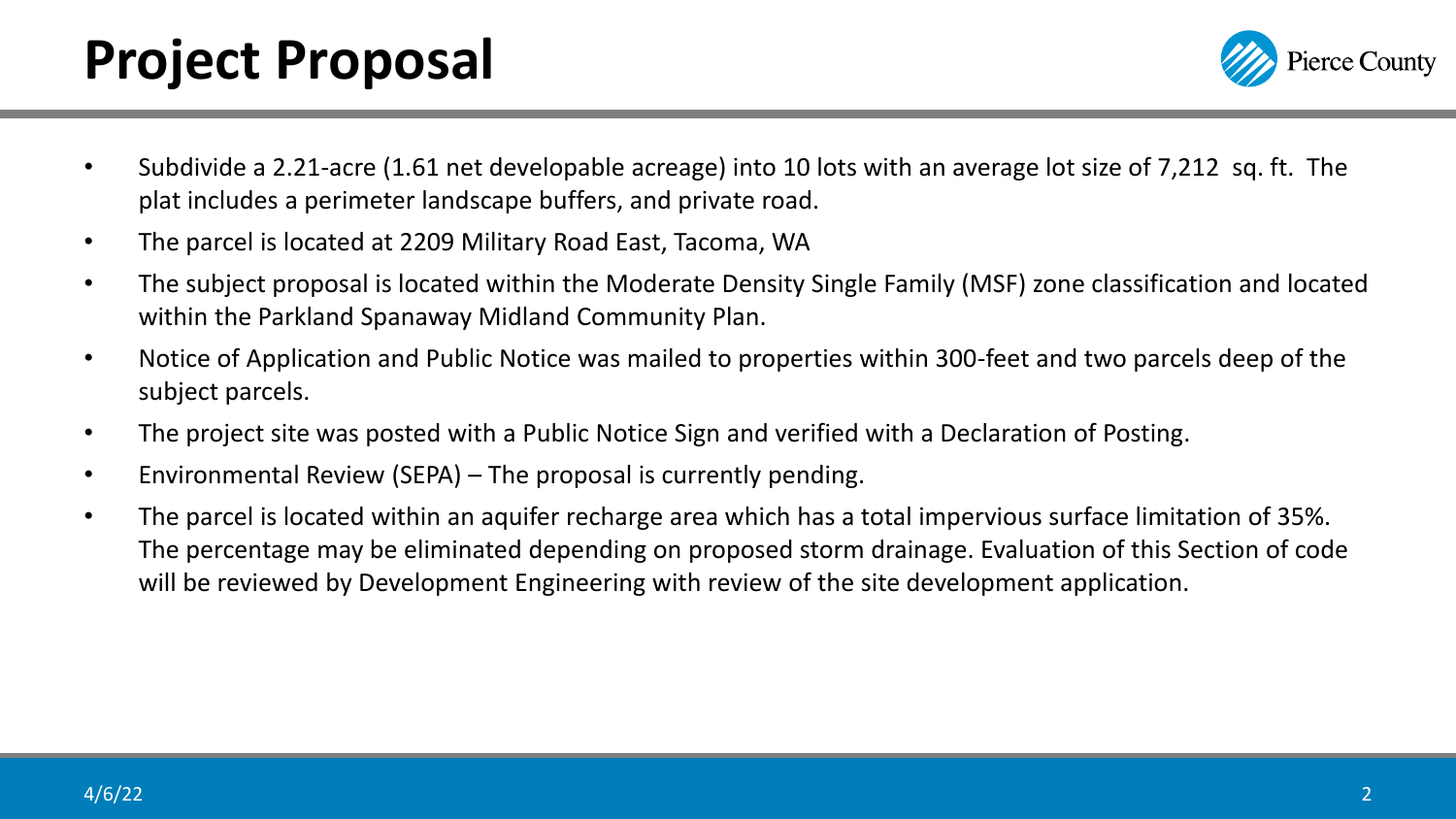## **Vicinity Map**



The parcel is located on the corner of 22nd Avenue East and Military Road East.

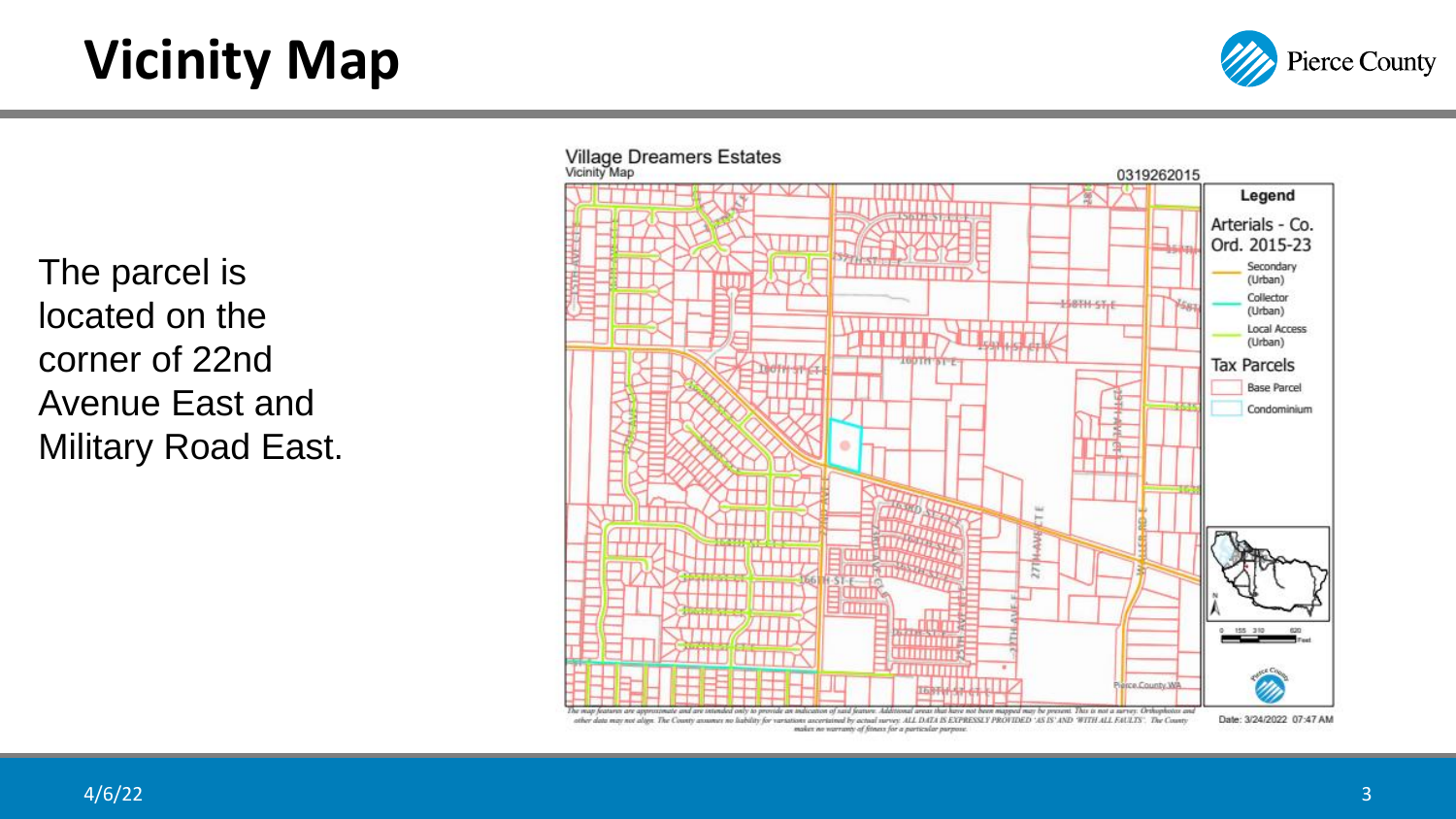#### **2020 Aerial Photograph**



The parcel is surrounded by the MSF zone classification and the following uses:

North – Single Family Development. South – Military Rd E. East – Religious. Assembly and Single - Family Development. West – 22<sup>nd</sup> Ave E.

**Village Dreamers Estates**<br>Vicinity Map



other data may not align. The County assumes no liability for variations area AS IS AND WITH ALL EVALUS. The Coun-

Date: 3/24/2022 07:42 AM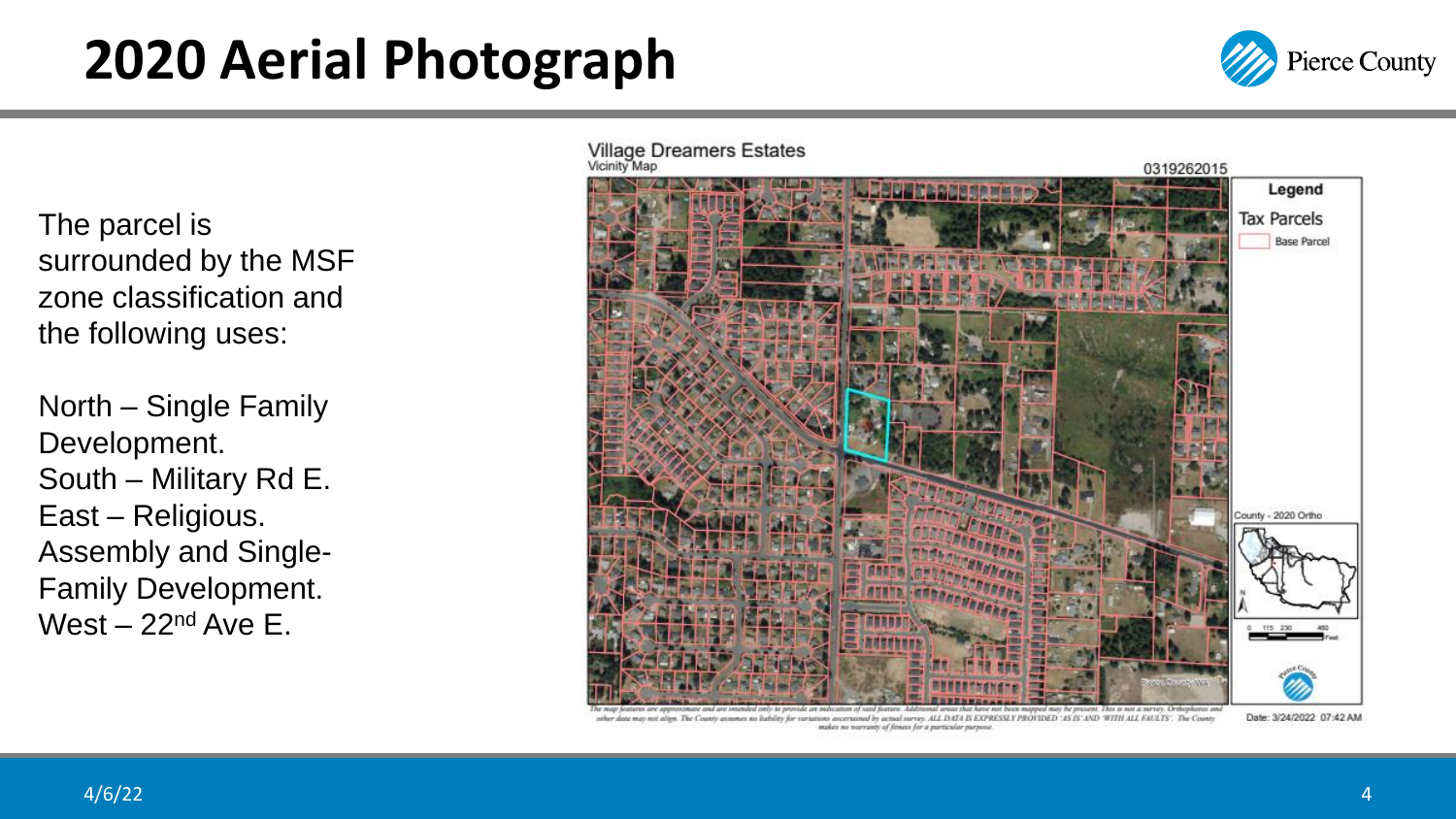### **Plat Map – February 8, 2022**

- The MSF zone classification has a minimum density of 4 du/acre with a maximum of 6 du/acre . Minimum lot size is 4 ,000 sq . ft . with a mean lot size of 5 ,000 sq . ft . The minimum lot width is 50 -feet .
- Density is calculated on net developable acreage . The net developable acreage for this plat is 1 .61 acres which meets the maximum density of 6 .25 du/acre rounded down to 6 .
- Lot size and width is met for the plat.
- Infill compatibility is applicable along the northern parcel boundary of proposed lots 1 through 3 and along the eastern property boundary of proposed lots 4 and 5. A 30foot rear yard setback and F 1 fence is required along those lots . The current submittal does not meet the requirements of this Section .



**Pierce County**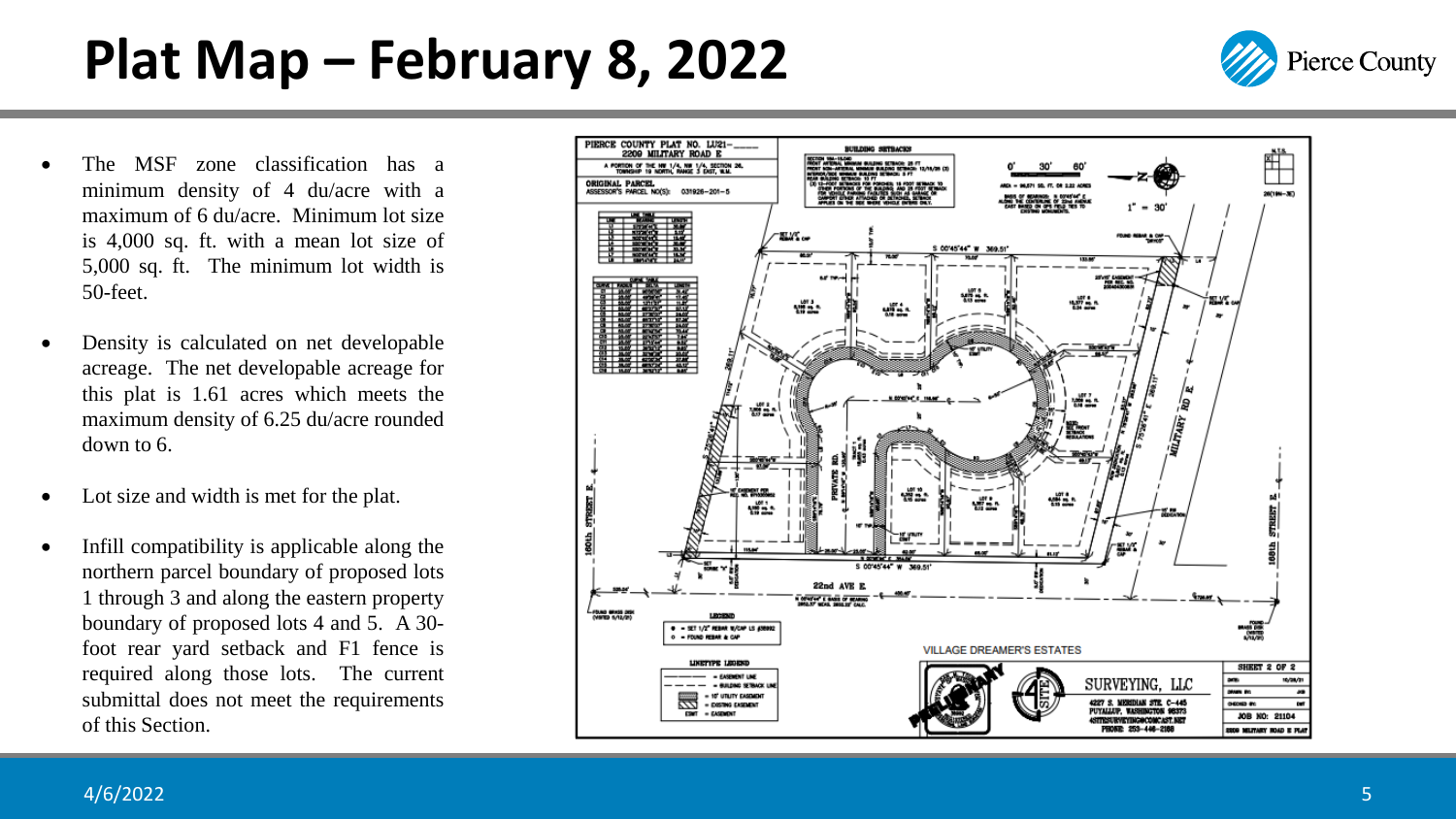#### **Landscape Plan – February 8, 2022**

**Pierce County** 

- The plat requires a 20-foot wide L3 landscape buffer along the western property boundary abutting 22nd St. E. and along the southern property boundary abutting Military Rd. E. The Landscape plan does not currently meet the requirement so needs revised or application and approval of a Site Plan Review (SPR).
- Tree Conservation is applicable and requires a total of 48 tree credits be met with 30% significant trees retained. The Landscape Plan meets the requirements of both.
- Street trees at a rate of 1 tree per 30 lineal ft. are required to be installed along all new or improved right-of-way. The Landscape Plan needs to be revised to include required street trees along the private road.

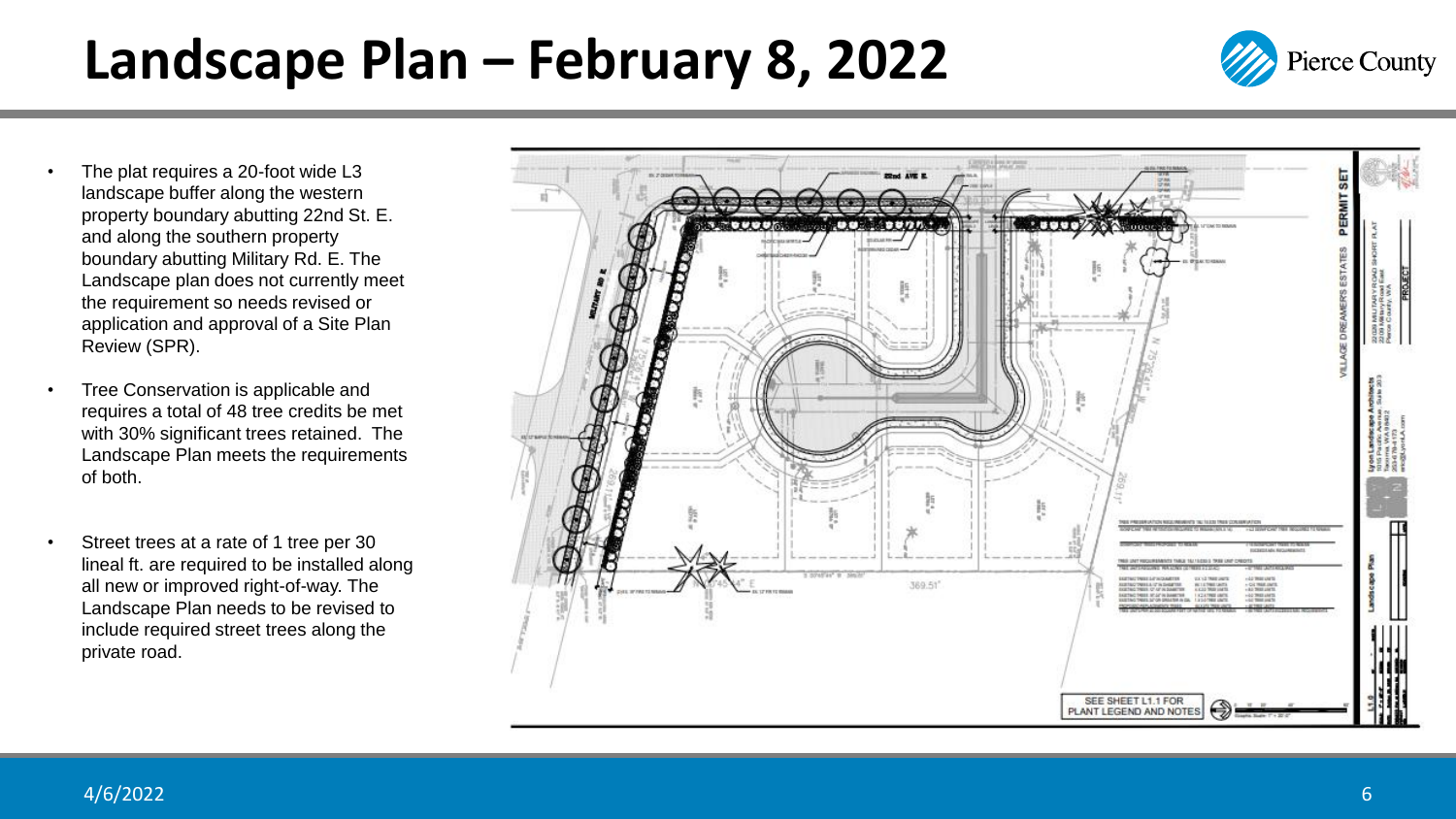## **Comments Received**

- appropriate, in the Conditions which conclude this staff report.
- No public comment has been received in favor or against the proposal.
- Resource Management Fish & Wildlife Review is required for Oregon White Oaks.
- Development Engineering Has marked up the plat and sent it back to the surveyor for revisions.
- Fire Prevention A fire hydrant is required to be installed within 350 feet of the middle of each lot frontage. A separate water system permit is required and shall be final approved prior to FPB approval of the final plat.

If Development Engineering road deviations are required, there will be a condition of installation of NFPA 13D fire sprinkler system in all new homes within the plat and at the time of a 50% or greater alteration to existing homes.

- Sewer Utilities The proposed project is required to connect to the existing sanitary sewer system.
- Bethel School District Requests area lighting adjacent to all intersections, a school bus stop to be located immediately East of the intersection of the new private access road and 22<sup>nd</sup> Ave E and requests a concrete sidewalk as the designated waiting area for students.
- Department of Ecology States general construction practices.
- Nisqually Indian Tribe States general construction practices.